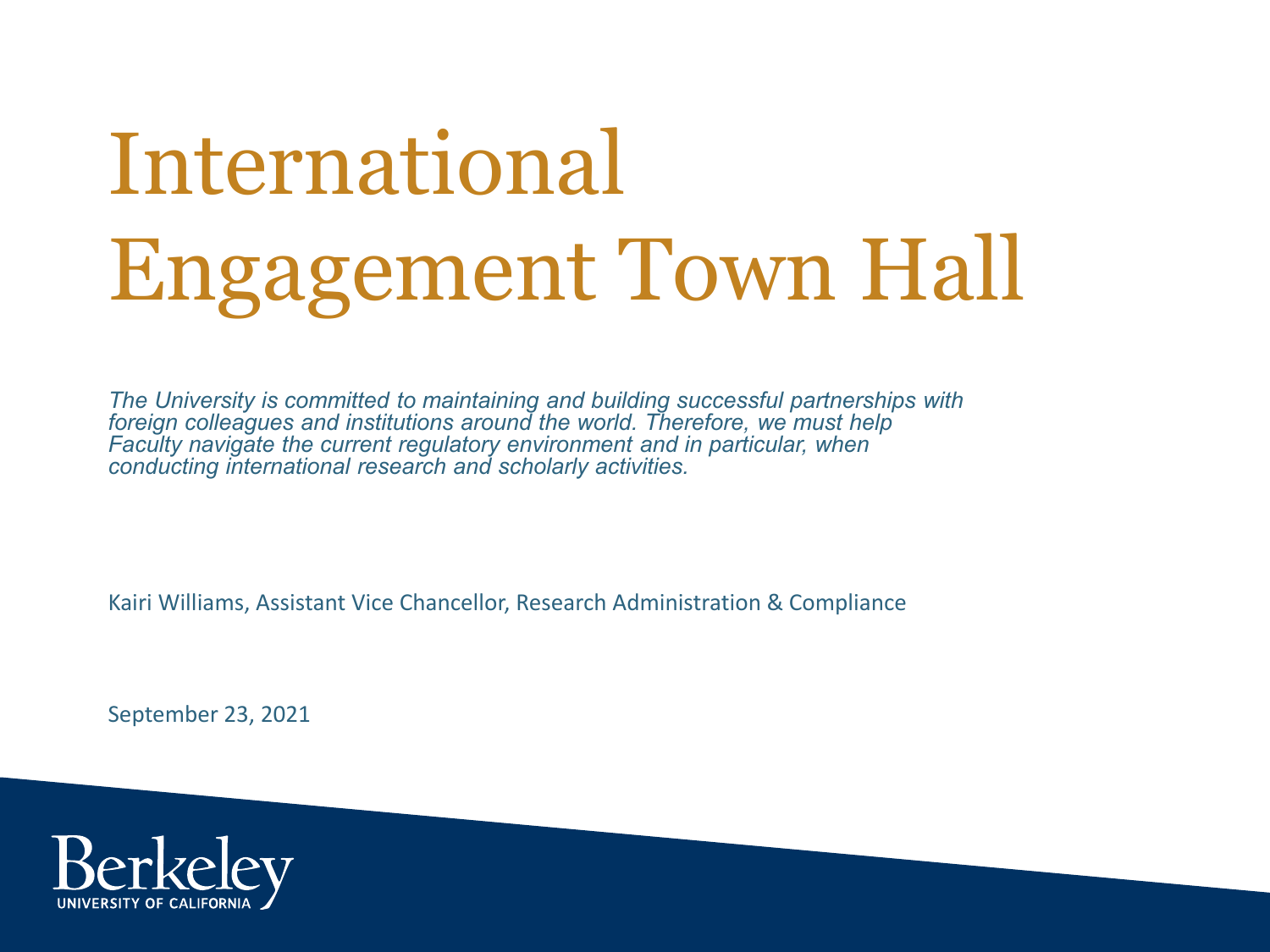### How have these concerns impacted research?

Issues surrounding foreign influence and international activities in federally funded research has been an evolving topic, in which the U.S. Government has shown increasing concern.

- $\triangleright$  Key areas of concern of federal sponsors:
	- diversion of intellectual property;
	- peer reviewers inappropriately sharing confidential information on grant applications;
	- failure of researchers at federally funded U.S. institutions to disclose conflicts of interest and commitment from foreign organizations; and
	- non-compliance with export control regulations.

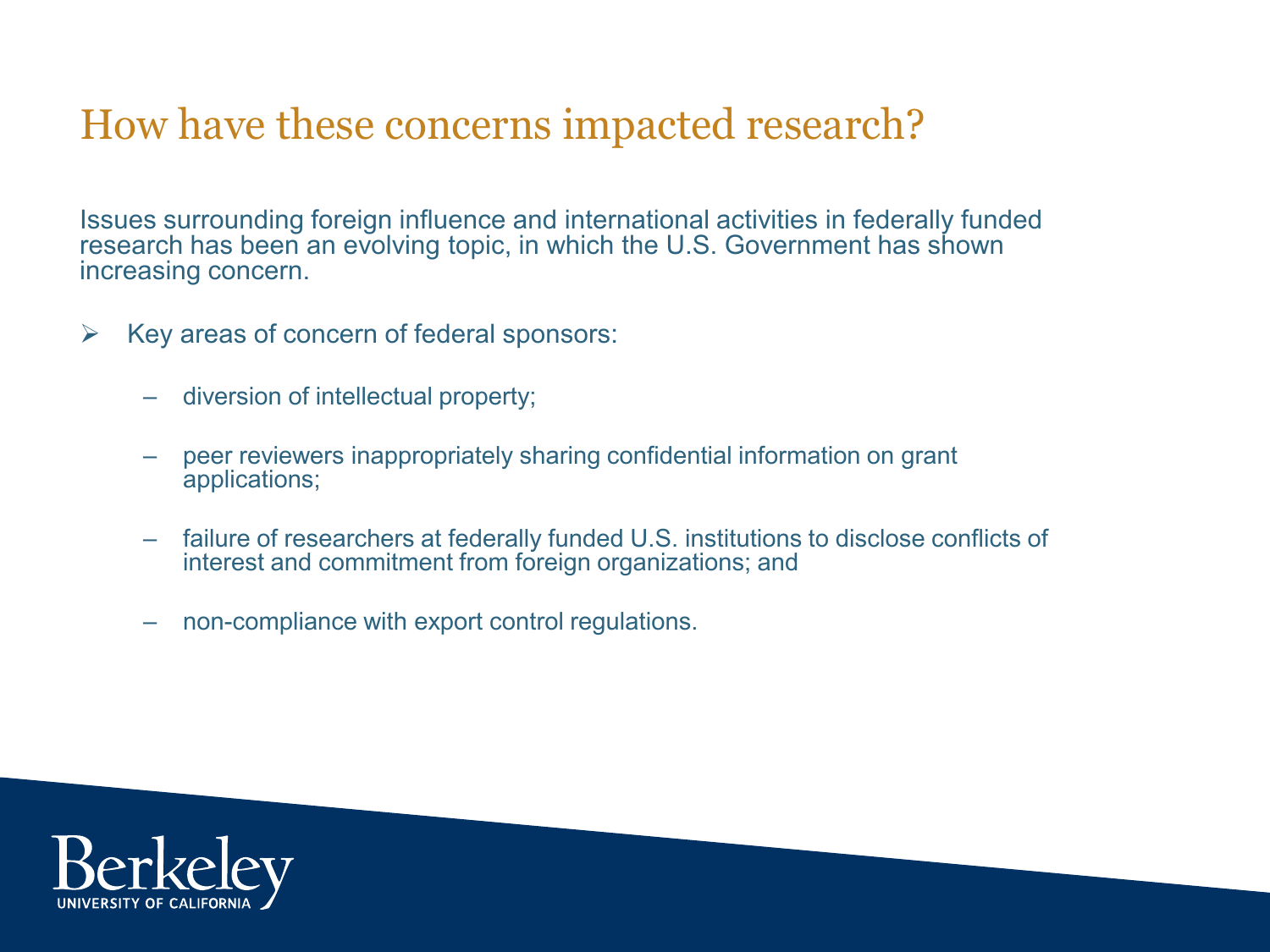### Why is this important? What are the risks?

- 1. Conflict of commitment violation of a duty of loyalty to the home institution; insufficient personal bandwidth to fulfill the obligations to the home institution; overcommitment with respect to obligations to funding agencies; competition with the home institution for funding, personnel, etc.
- 2. Conflict of interest and risk to the objectivity of research.
- 3. Nondisclosure to funding agencies of information relevant to funding decisions.
- 4. Loss (not just transfer) of intellectual property/know-how another institution receives inappropriate preferential access to publications, intellectual property or data.
- 5. Legal risk to the institution (e.g., False Claims Act)
- 6. Legal risk to the individual researcher, including foreign legal risk if a contract requires compliance with foreign law or norms that conflict with U.S. or state laws, or the policies of the home institution.
- 7. Financial risk (e.g., loss of federal funding)
- 8. Reputational risk, loss of prestige noncompliance or failure to respond to concerns may lead to negative publicity; another institution receives improper attribution in publications or patents given the home institution's financial investment and prior years of work; researcher's career could be negatively impacted in severe cases.

9. Sanctions violation (where a restricted entity is involved)



of researcher's academic independence; undue influence on academic judgment; erosion of merit **Comp**etition for placements etc.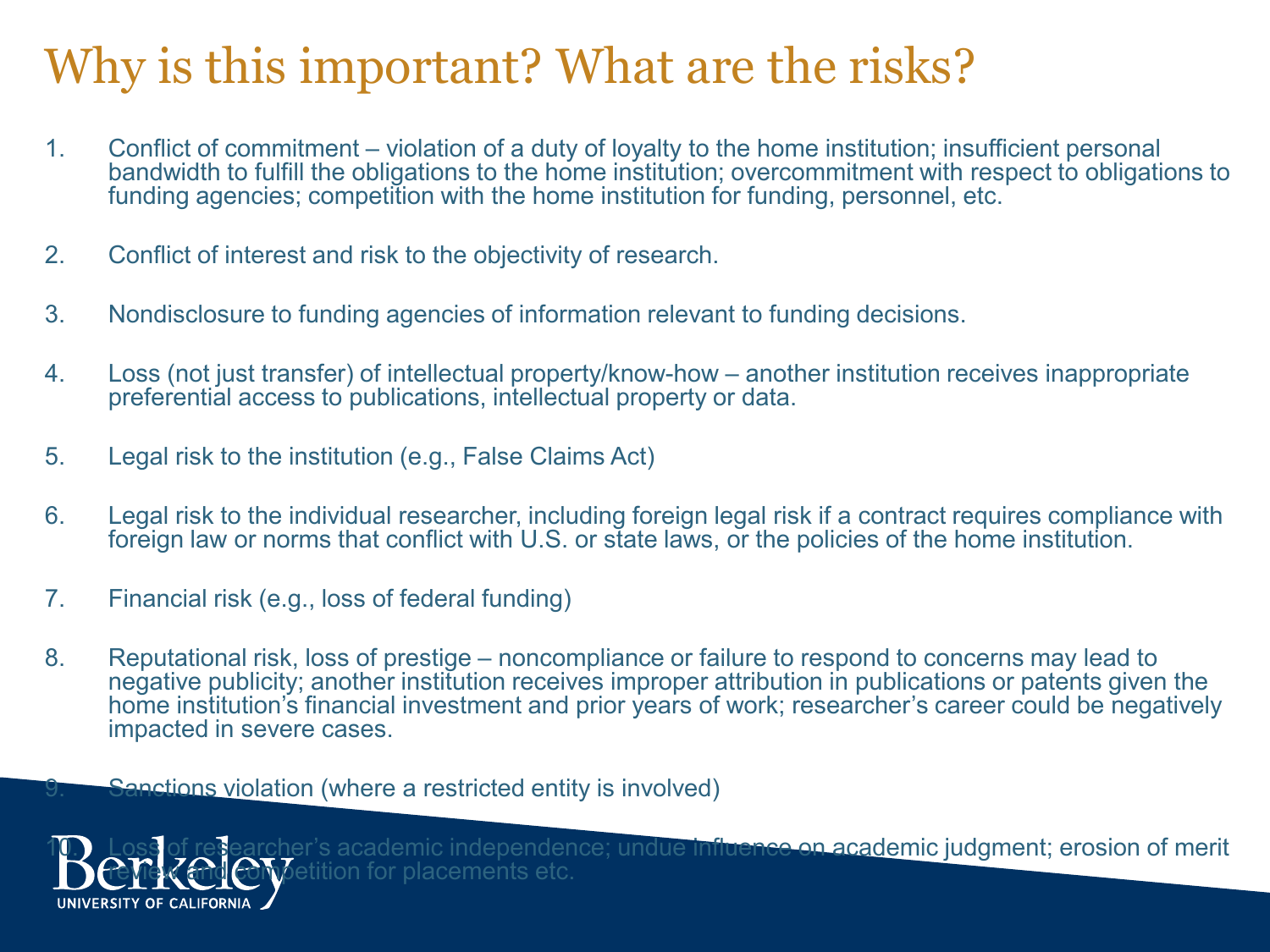### A Balancing Act of Security and Institutional Interests

Government-Identified Threats Are Opposite With University Interests

#### **Government-Identified Threats Institutional Interests**



#### **Economic Espionage**

Targeted acquisition of sensitive research, intellectual property, and data





Universities rely on access to international talent and expertise for research and enrollment



#### **Academic Freedom**

Effective research requires a level of risk taking and creativity



#### **Global Multiculturalism**

Universities benefit from fluid interactions of people and perspectives across borders



#### **Research Integrity and Security**

Foreign governments may attempt to covertly access and influence US research through funding, gifts, and partnerships



#### **National R&D Competitiveness**

Geopolitical tensions disrupt multinational collaborations by incentivizing competition and constraining information sharing

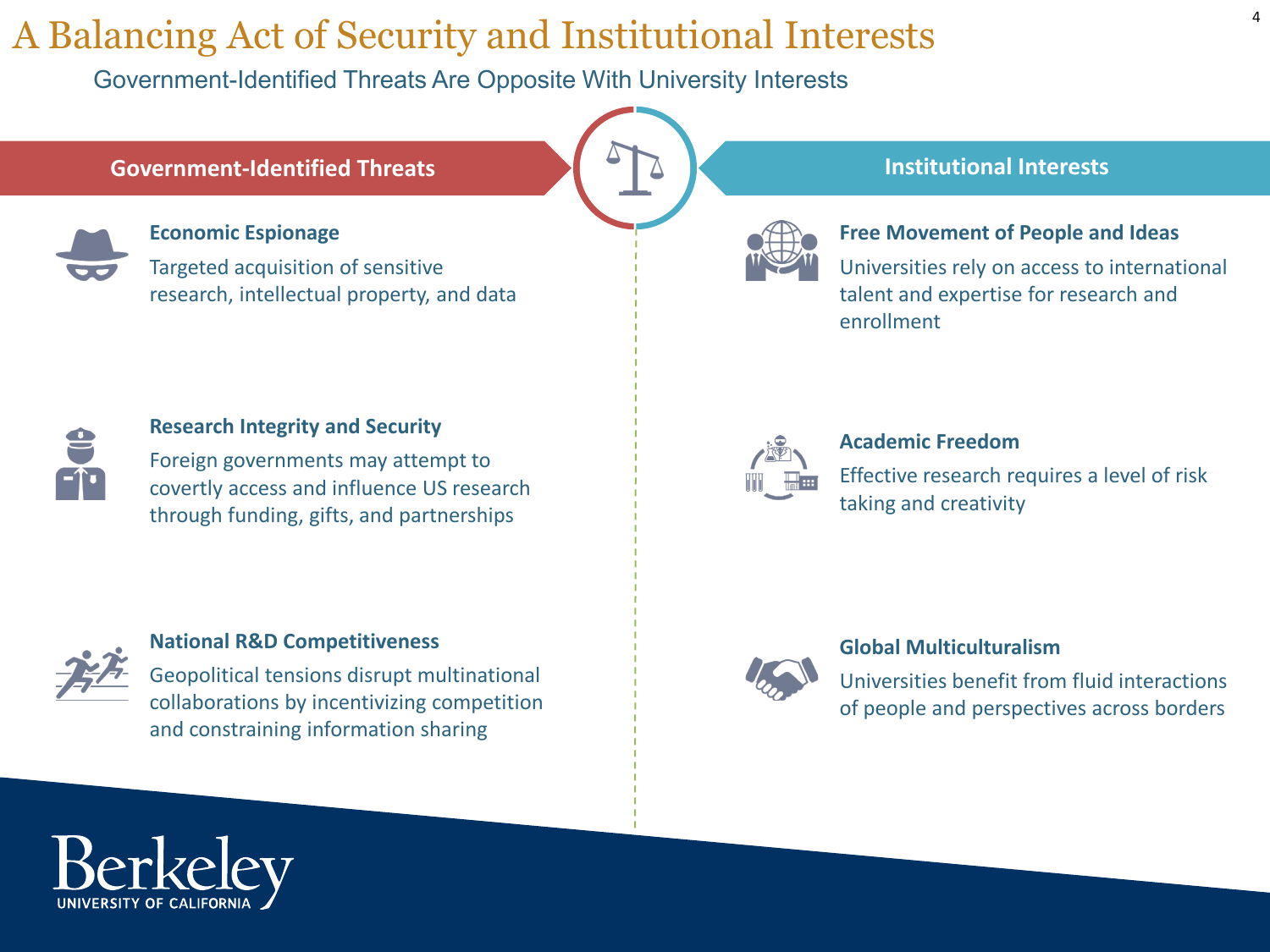### Navigating Federal Sponsor's Response to US Foreign Influence Concerns

- 1. Always read the most current sponsor guidance on what is required. Do not rely on what you provided in the past. Additionally, each sponsor has slightly different requirements.
- 2. Disclose all outside professional activities as required under Section 025 of the Academic Personnel Manual (APM).
- 3. Ensure that all the Federal and State mandated financial conflict of interest (COI) disclosures required by the sponsor or University have been met.
- 4. Other Support reporting should include ongoing or proposed research activities for all key personnel.
- 5. Ensure all covered personnel disclose all current and pending support and affiliations, whether paid, unpaid, domestic or foreign, as required by the sponsor.
- 6. Foreign components should be disclosed on proposals, progress reports, and final technical reports.
- 7. Biographical Sketches should include international affiliations, such as paid/unpaid appointments, positions, or honors with non U.S. academic institutions.
- 8. Determining any export control considerations such as when information, technologies, and commodities will be transmitted overseas to anyone, including U.S. citizens, or to a foreign national on U.S. soil.

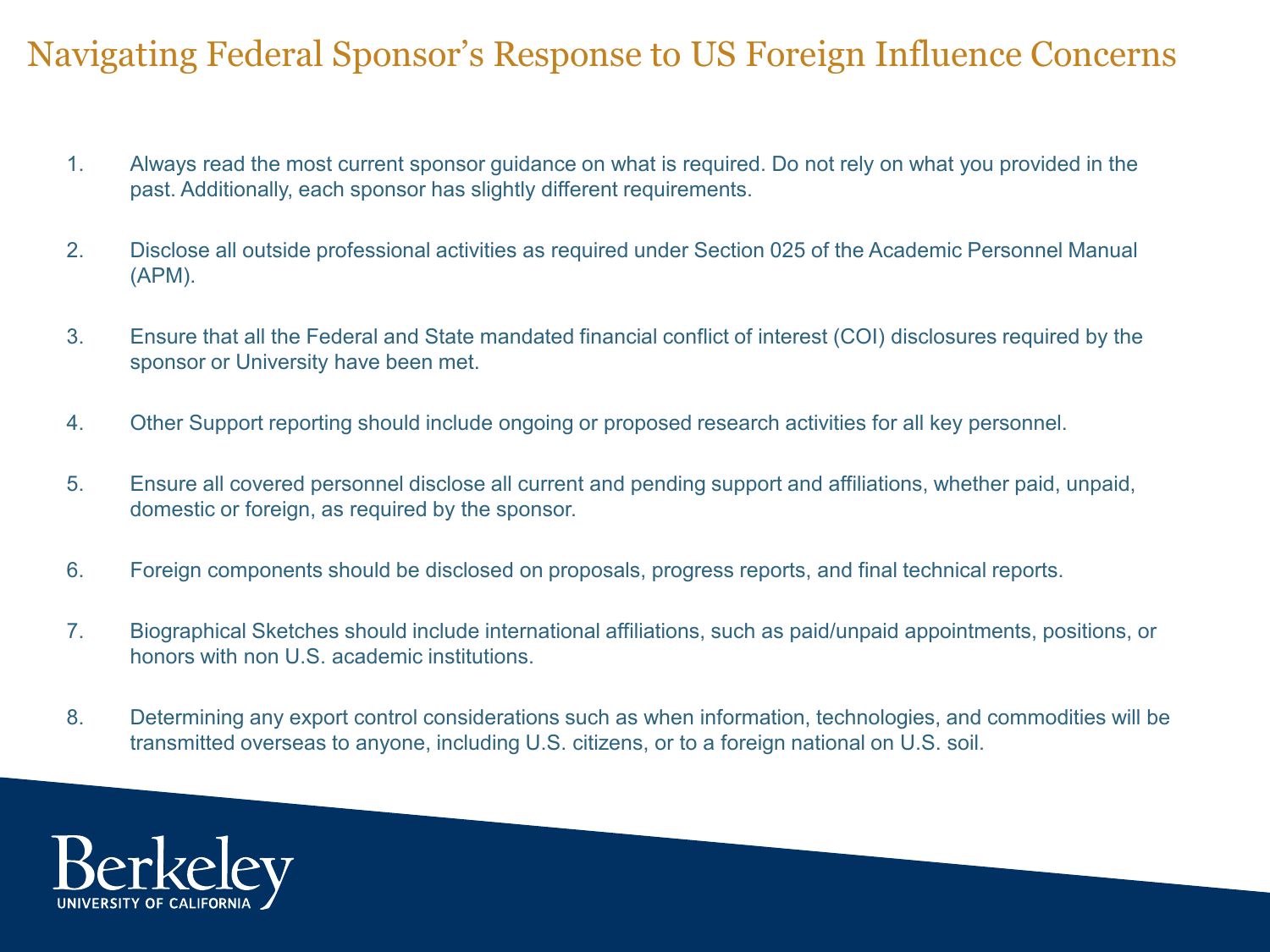### Disclosure and Reporting Requirements

- Federal sponsors are focusing more closely on the full disclosure of project support than in years past.
- This requirement will vary from sponsor to sponsor, so be sure to include other support information in conformance with each Agency's instructions. Please check the Agency Comparison Chart, on the RAC website.
- The following items must be included in "Other Support":
	- **Resources and/or financial support** from all foreign and domestic entities, that are available to the researcher.
	- **All foreign government-sponsored talent recruitment programs** must be identified in current and pending support.
	- **Consulting agreements**, when the PD/PI or other senior/key personnel will be conducting research as part of the consulting activities.
	- **In-kind contributions** (e.g. office/laboratory space, equipment, supplies, or employees or students supported by an outside source)
	- **Supporting documentation**, may include copies of contracts, grants or any other agreement specific to outside activities.

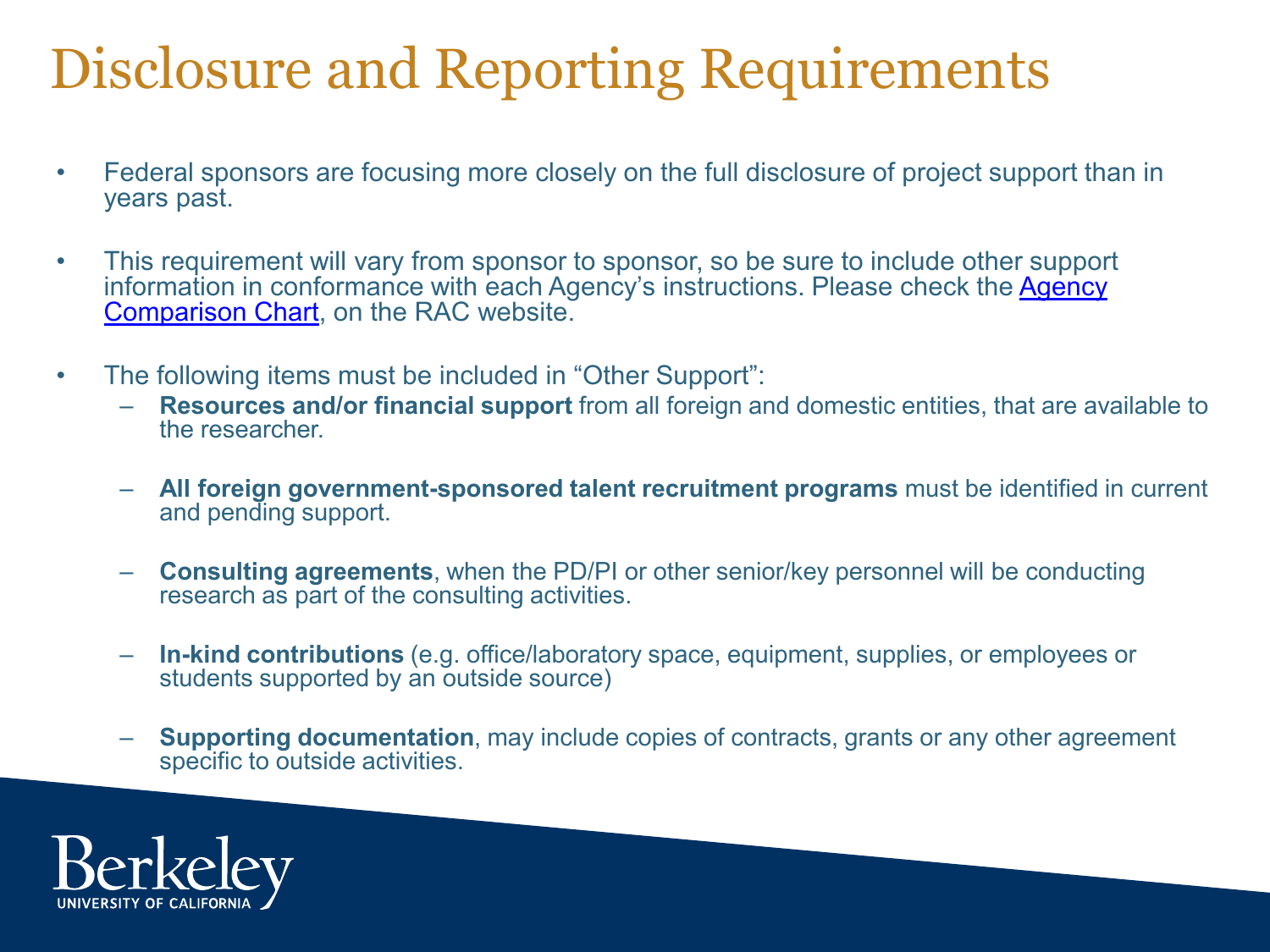### Export Controls

National security and trade protection are the primary reasons for federal export control laws and regulations that restrict the transfer of specific items, information, and services. In general, the export control regulations apply to:

- The [export](https://www.ucop.edu/ethics-compliance-audit-services/compliance/international-compliance/export-faq.html#1) from the United States to a foreign country of certain items, information, or software;
- Verbal, written, electronic, or visual disclosures or transfer of scientific and technical information [related to controlled items to foreign persons \("deeme](https://www.ucop.edu/ethics-compliance-audit-services/compliance/international-compliance/on-campus-research-with-foreign-nationals.html)d exports") or entities inside or outside the United States;
- Transactions with, or travel to, certain [sanctioned or embargoed countries](https://www.ucop.edu/ethics-compliance-audit-services/compliance/international-compliance/international-collaborations.html) for the conduct of activities such as teaching or research, or attending conferences; and
- Financial transactions, exports, re-exports, and deemed exports of items and information to [Restricted Parties or End Users, or for Restricted End Uses.](https://www.ucop.edu/ethics-compliance-audit-services/compliance/international-compliance/international-screening-tools.html)

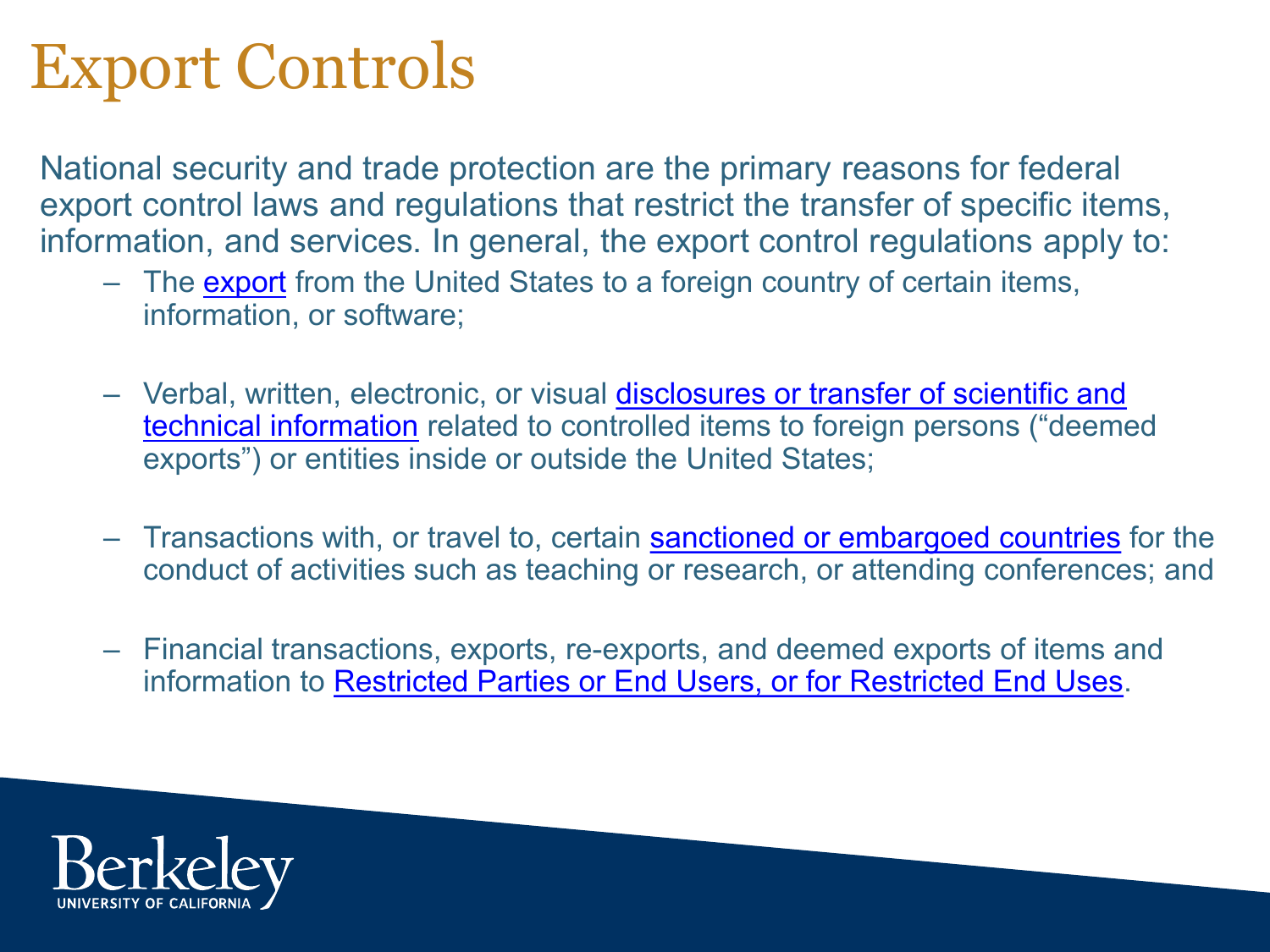## Export Controls do not only apply to research projects

- Activities with Potential Export Control Issues
	- [International research collaborations](https://rac.berkeley.edu/ec/collaboration.html)
	- [International visitors, students, and researchers on campus](https://rac.berkeley.edu/ec/visitor.html)
	- [International shipping](https://rac.berkeley.edu/ec/shipping.html)
	- [International travel](https://rac.berkeley.edu/ec/travel.html)
	- [International financial transactions](https://rac.berkeley.edu/ec/financial.html)
	- [Technology, technical data, and software](https://rac.berkeley.edu/ec/technology.html)
	- [Procurement](https://rac.berkeley.edu/ec/procurement.html)
- If you have a question or require assistance with an export control<br>matter, please submit an Export Control Service Request Form. This will ensure that your [request/question is noted, time stamp](https://docs.google.com/forms/d/e/1FAIpQLScwrGtHZAhi4p_VenhqsrEni9zDR27mQPsbjzQdJHehxnvmjg/viewform)ed, and tracked. For follow up questions after submitting the form, please contact [ec-team@berkeley.edu.](mailto:ec-team@berkeley.edu)

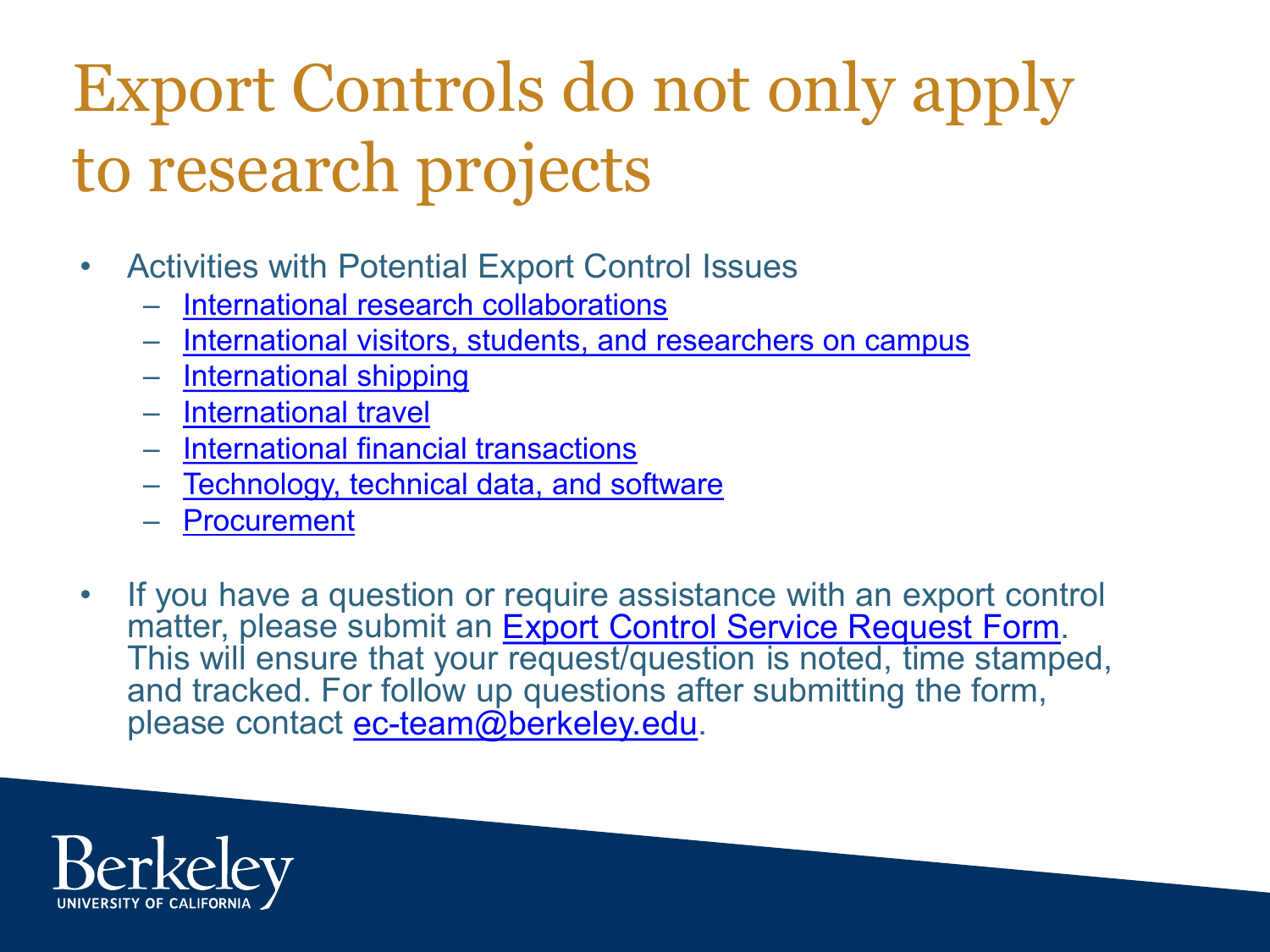### Framework for Review of Individual Global Engagements in Academic Research

- 1. Identity and location of non-U.S. entity(ies)
- 2. Nature of the activity
- 3. Relationship to institutional activities
- 4. Intellectual property
- 5. Controlled technology and information
- 6. Publication and authorship
- 7. Activity at other institutions or entities
- 8. Benefits and compensation
- 9. Appointments at your institution
- 10. Use of your institution's resources
- 11. Federal sponsor notification and disclosure
- 12. Termination

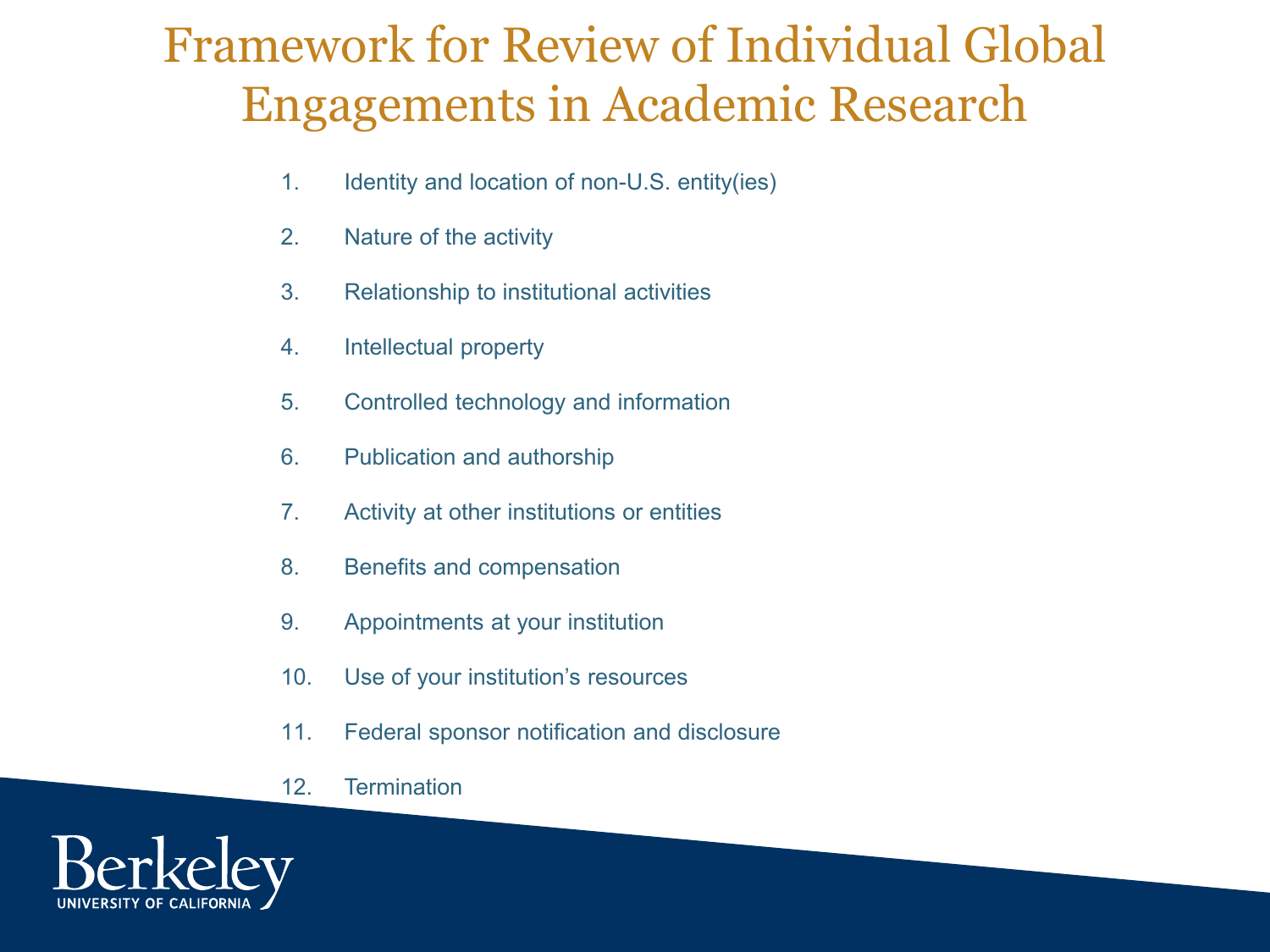## What are UCOP & UCB doing about these concerns?

- Work with PIs and departments to ensure accurate grant application disclosures
- Tiger Teams
- International engagement and policy task force
- UCOP System Wide Audit on Foreign Influence

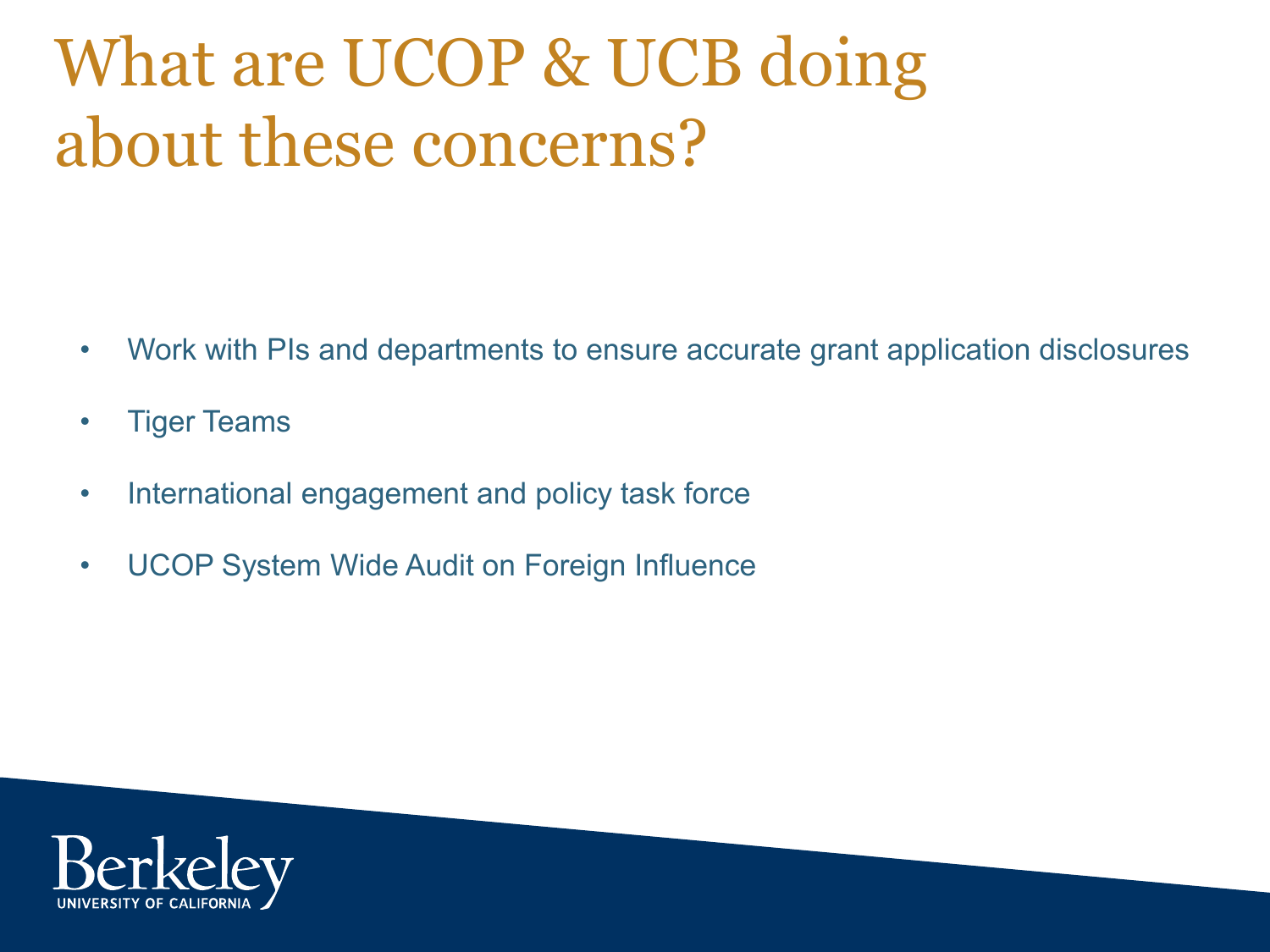## Where are the resources?

- [International Connections and Foreign Influences](https://rac.berkeley.edu/foreign_influence.html)
- [Federal Sponsor Disclosure Comparison Chart](https://rac.berkeley.edu/foreign_influence/comparison.html)
- [COI Disclosure Requirements](https://researchcoi.berkeley.edu/comparison.html)
- [Outside Activity Tracking System](https://apo.berkeley.edu/quick-links/outside-activity-tracking-system-oats)
- [International Collaboration, Research Integrity, & Foreign](https://globalengagement.berkeley.edu/research/international-collaboration-research-integrity-foreign-influence) **Influence**
- [Export Control](https://rac.berkeley.edu/ec/exportcontrol.html)

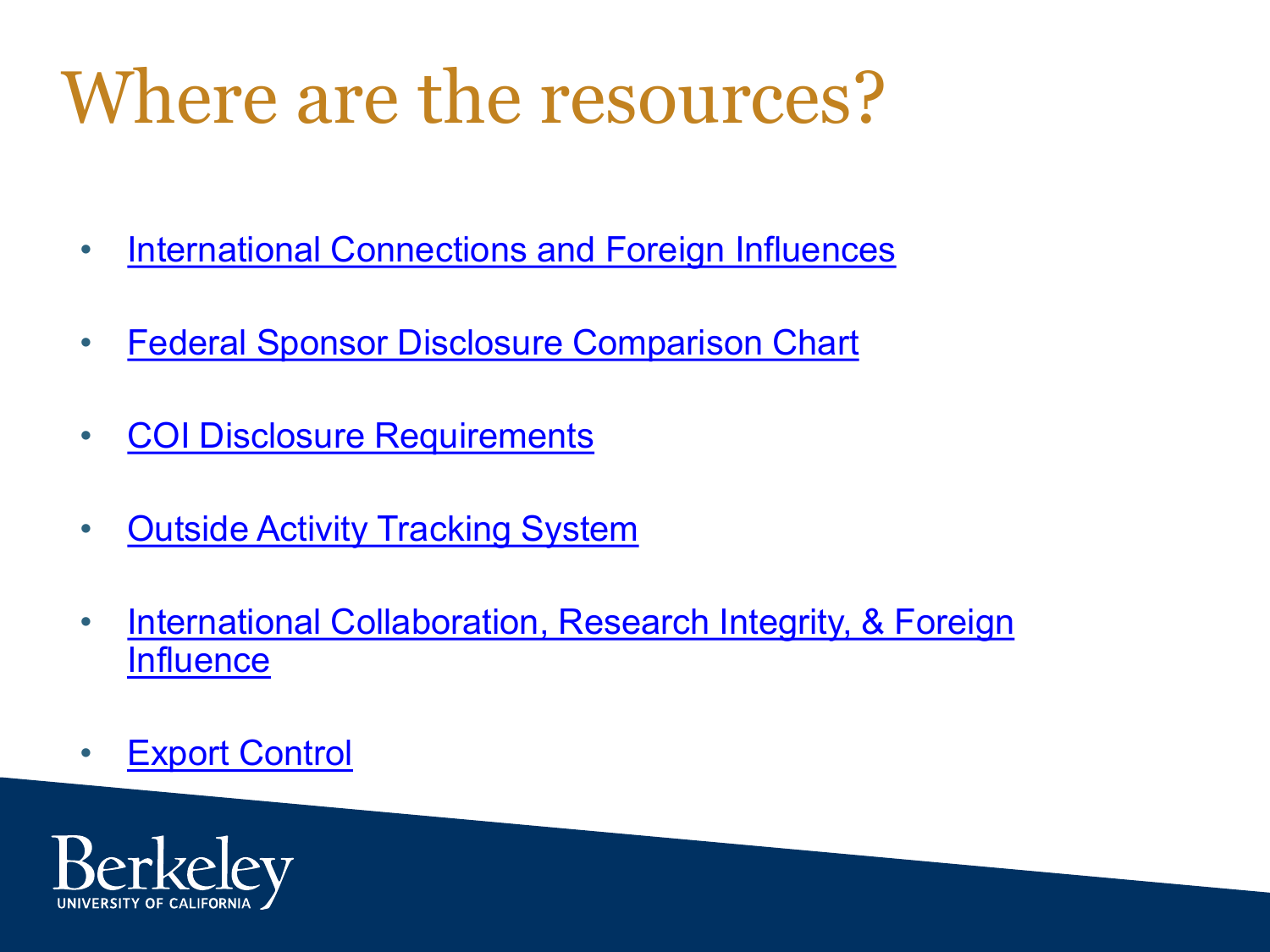## Who do I contact?

- [International Agreement Risk & Compliance Contacts](https://globalengagement.berkeley.edu/international-agreements/international-agreement-risk-compliance-contacts)
- [Research Administration and Compliance](https://rac.berkeley.edu/staff.html)
	- [Kairi Williams, AVC RAC](http://kdw@berkeley.edu)
	- [Pam Miller, Executive Director, Sponsored Projects Office](http://plfmiller@berkeley.edu)
	- Alaisha Hellman, [Export Control Officer &](http://ec-team@berkeley.edu) [COI Coordinator](http://coi-team@berkeley.edu)
- [Berkeley Academic Personnel Office](https://apo.berkeley.edu/office-contacts)
- [Reporting Federal Inquiries or Knowledge of Improper Foreign Influence](https://rac.berkeley.edu/foreign_influence/report.html)